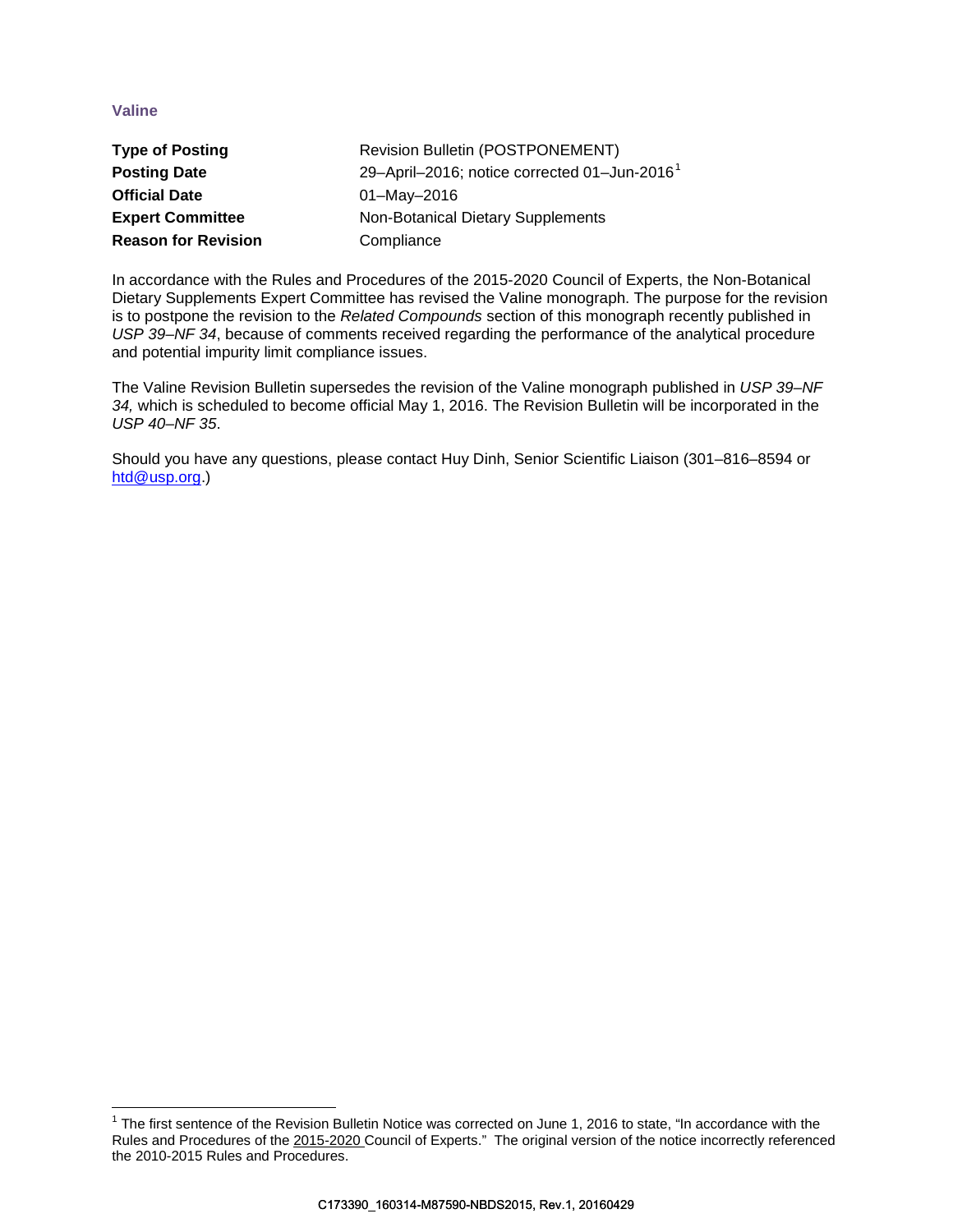# **Valine**

l

| <b>Type of Posting</b>     | <b>Revision Bulletin (POSTPONEMENT)</b>                  |  |  |
|----------------------------|----------------------------------------------------------|--|--|
| <b>Posting Date</b>        | 29-April-2016; notice corrected 01-Jun-2016 <sup>1</sup> |  |  |
| <b>Official Date</b>       | 01-May-2016                                              |  |  |
| <b>Expert Committee</b>    | Non-Botanical Dietary Supplements                        |  |  |
| <b>Reason for Revision</b> | Compliance                                               |  |  |

In accordance with the Rules and Procedures of the 2015-2020 Council of Experts, the Non-Botanical Dietary Supplements Expert Committee has revised the Valine monograph. The purpose for the revision is to postpone the revision to the *Related Compounds* section of this monograph recently published in *USP 39–NF 34*, because of comments received regarding the performance of the analytical procedure and potential impurity limit compliance issues.

The Valine Revision Bulletin supersedes the revision of the Valine monograph published in *USP 39–NF 34,* which is scheduled to become official May 1, 2016. The Revision Bulletin will be incorporated in the *USP 40–NF 35*.

Should you have any questions, please contact Huy Dinh, Senior Scientific Liaison (301–816–8594 or [htd@usp.org.](mailto:htd@usp.org))

<span id="page-1-0"></span> $1$  The first sentence of the Revision Bulletin Notice was corrected on June 1, 2016 to state, "In accordance with the Rules and Procedures of the 2015-2020 Council of Experts." The original version of the notice incorrectly referenced the 2010-2015 Rules and Procedures.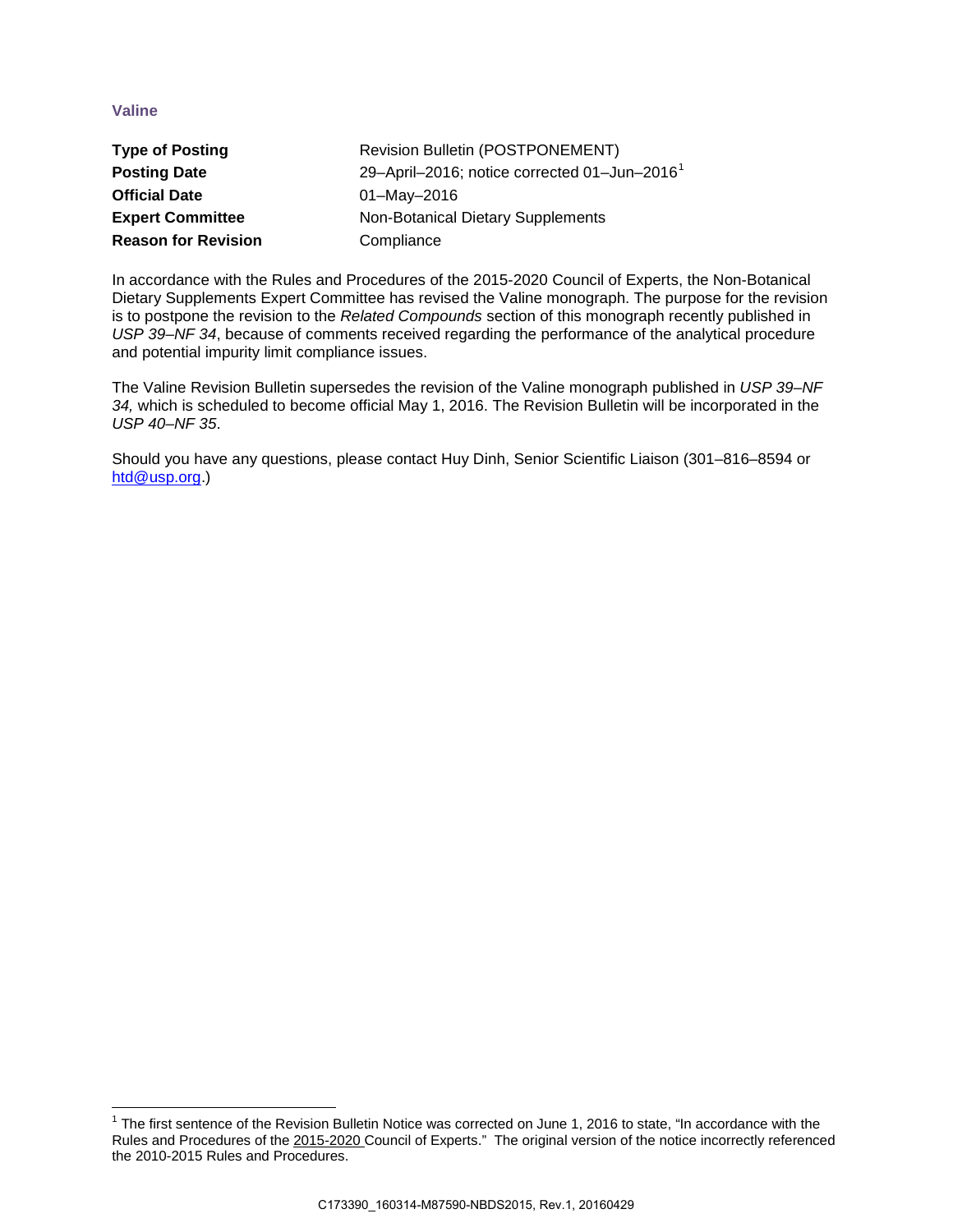

Valine contains NLT 98.5% and NMT 101.5% of L-valine **Chromatographic system**<br>(C-H<sub>12</sub>NO<sub>2)</sub> calculated on the dried basis (See Chromatography (621), System Suitability.) (C<sub>5</sub>H<sub>11</sub>NO<sub>2</sub>), calculated on the dried basis. (See *Chromatography C<sub>5</sub>H<sub>11</sub>NO<sub>2</sub>), calculated on the dried basis. Mode: LC* 

• A. INFRARED ABSORPTION  $\langle 197K \rangle$ 

### • PROCEDURE

- 
- 
- 
- 
- 
- 
- 

- 
- 
- 
- 
- 

- 
- 
- 
- **Acceptance criteria: NMT 0.05%**
- **CHLORIDE AND SULFATE** 〈**221**〉**,** *Sulfate*
- **Standard solution:**  $\dot{0.10}$  mL of 0.020 N sulfuric acid  $\dot{r}_U$  = peak response of any other amino acid or **Sample:** 0.33 g of Valine **Sample Solution Sample:** 0.33 g of Valine **Notion Example Solution Acceptan**
- **IRON** 〈**241**〉**:** NMT 30 ppm *solution*

### *Delete the following:*

### **Change to read:**

*.* 0.025 mg/mL of USP L-Isoleucine RS, 0.02 mg/mL of **Phenylalanine standard solution:** 0.01 mg/mL of USP <sup>L</sup>-Phenylalanine RS in *Diluent* **Leucine standard solution:** 0.025 mg/mL of USP <sup>L</sup>-Leucine RS in *Diluent* **Isoleucine standard solution:** 0.025 mg/mL of USP <sup>L</sup>-Isoleucine RS in *Diluent* <sup>C</sup>5H11NO<sup>2</sup> 117.15 **Alanine standard solution:** 0.02 mg/mL of USP L-Ala- <sup>L</sup>-Valine [72-18-4]. nine RS in *Diluent* **DEFINITION**<br>Valine contains NLT 98.5% and NMT 101.5% of Lyaline **Sample solution:** 5 mg/mL of Valine in *Diluent*<br>Chromatographic system **IDENTIFICATION Detector:** UV 210 nm **<sup>A</sup>. INFRARED ABSORPTION** 〈**197K**〉 **Column:** 4.6-mm × 25-cm; 5-µm packing L8 **Column temperature:** 25° **ASSAY Flow rate:**<sup>1</sup> mL/min **PROCEDURE**<br> **PROCEDURE I P** IO mg of Valine **Injection volume:** 50 µL<br> **System suitability Sample:** 110 mg of Valine<br> **Blank:** Mix 3 mL of formic acid and 50 mL of glacial<br>
acetic acid.<br>
Titrimetric system<br>
(See Titrimetry (541).)<br>
(See Titrimetry (541).)<br>
(See Titrimetry (541).) **Mode:** Direct titration **Resolution:** NLT 1.5 between leucine and isoleucine in Mode: Direct titration **Relative standard deviation:** NMT 10.0% each for Fitrant: 0.1 N perchloric acid VS<br> **Endpoint detection:** Potentiometric<br> **Endpoint detection:** Potentiometric<br> **Analysis:** Dissolve the *Sample* in 3 mL of formic acid<br>
and 50 mL of glacial acetic acid. Titrate with *Titr*  $\text{Result} = (r_U/r_S) \times (C_S/C_U) \times 100$ Result =  ${[(V_s - V_s) \times N \times F]/W} \times 100$  *r<sub>U</sub>* = peak response of phenylalanine, leucine,  $V_s$  = Titrant volume consumed by the *Sample* (mL) isoleucine, or alanine from the *Sample*<br>  $V_s$  = Titrant volume consumed by the *Blank* (mL)  $V_s$  = peak response of phenylalanine, leucine,

- $V_B$  = Titrant volume consumed by the Blank (mL)<br>  $N$  = actual normality of the Titrant (mEq/mL)<br>  $V =$  actual normality of the Titrant (mEq/mL)<br>  $V =$  equivalency factor, 117.2 mg/mEq<br>  $W =$  Sample weight (mg)<br>  $V =$  Sample
- *W* = *Sample* weight (mg)<br>**Acceptance criteria:** 98.5%–101.5% on the dried basis Leucine RS, USP L-Isoleucine RS, or USP L-**IMPURITIES**<br> **Alanine RS in the corresponding Standard**<br> **RESIDUE ON IGNITION** (281): NMT 0.1% <br>  $C_U$  = concentration of Valine in the Sample solution
	- **RESIDUE ON IGNITION** (281): NMT 0.1%  $C_U$  = concentration of Valine in the *Sample solution*<br> **C** = concentration of Valine in the *Sample solution*<br>
	(mg/mL)

Standard solution: 0.50 mL of 0.020 N hydrochloric<br>acid cacid contract the percentage of any other amino acid or<br>Sample: 0.73 g of Valine

$$
Result = (r_U/r_T) \times 100
$$

- 
- 
- **Acceptance criteria:** See *Table 1*.

## **Table 1**

|                 | <b>Relative</b><br><b>Retention</b>  | Acceptance<br>Criteria,<br>NMT $(% )$ |
|-----------------|--------------------------------------|---------------------------------------|
| Phenylalanine   | 0.65                                 | 0.2                                   |
| Leucine         | 0.75                                 | 0.5                                   |
|                 | 0.83                                 | 0.5                                   |
|                 |                                      |                                       |
| Alanine         | 1.45                                 | 0.4                                   |
| Any other amino |                                      | 0.5                                   |
|                 | Name<br>Isoleucine<br>Valine<br>acid | Time<br>1.00                          |

2016 The United States Pharmacopeial Convention *All Rights Reserved.*